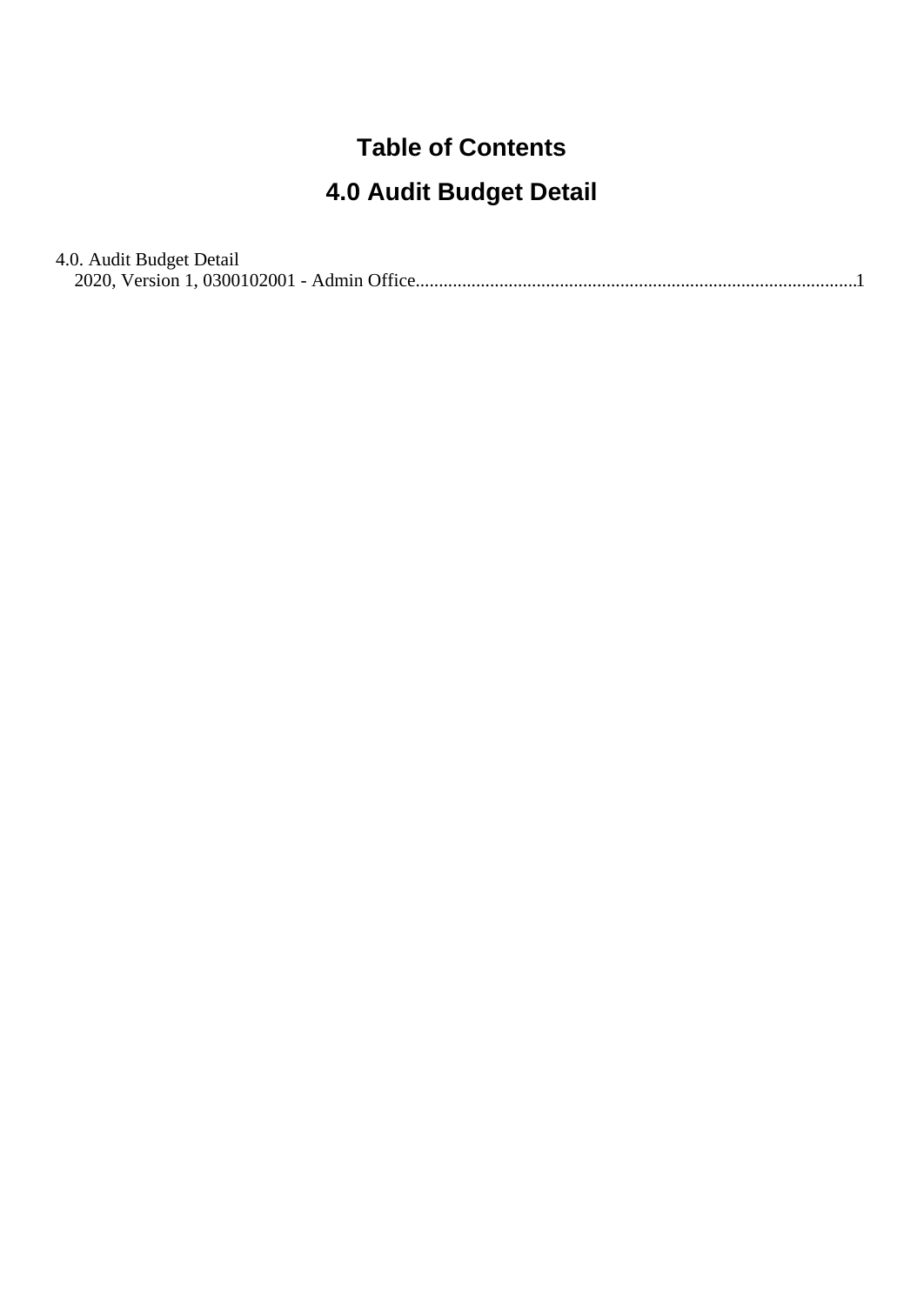<span id="page-1-0"></span>

| 0300102001 - Admin Office                                               | 4,175,410 |
|-------------------------------------------------------------------------|-----------|
| 11001 - Central GoG & CF                                                | 4,175,410 |
| 480101 - Improve participation of civil society in national development | 2,000,000 |
| 03001 - Management and Administration                                   | 747,473   |
| 03001001 - General Administration and Finance                           | 747,473   |
| <b>Unspecified Project</b>                                              | 747,473   |
| 085101 - Internal management of the organisation                        | 747,473   |
| 22101 - Materials and Office Consumables                                | 110,000   |
| 2210101 - Printed Material and Stationery                               | 40,000    |
| 2210102 - Office Facilities, Supplies and Accessories                   | 20,000    |
| 2210103 - Refreshment Items                                             | 50,000    |
| 22102 - Utilities                                                       | 68,023    |
| 2210201 - Electricity charges                                           | 42,000    |
| 2210202 - Water                                                         | 21,023    |
| 2210204 - Postal Charges                                                | 5,000     |
| 22103 - General Cleaning                                                | 21,000    |
| 2210301 - Cleaning Materials                                            | 6,000     |
| 2210302 - Contract Cleaning Service Charges                             | 15,000    |
| 22104 - Rentals/Lease                                                   | 8,450     |
| 2210403 - Rental of Office Equipment                                    | 8,450     |
| 22105 - Travel and Transport                                            | 400,000   |
| 2210502 - Maintenance and Repairs - Official Vehicles                   | 100,000   |
| 2210503 - Fuel and Lubricants - Official Vehicles                       | 240,000   |
| 2210505 - Running Cost - Official Vehicles                              | 60,000    |
| 22106 - Repairs and Maintenance                                         | 20,000    |
| 2210606 - Maintenance of General Equipment                              | 20,000    |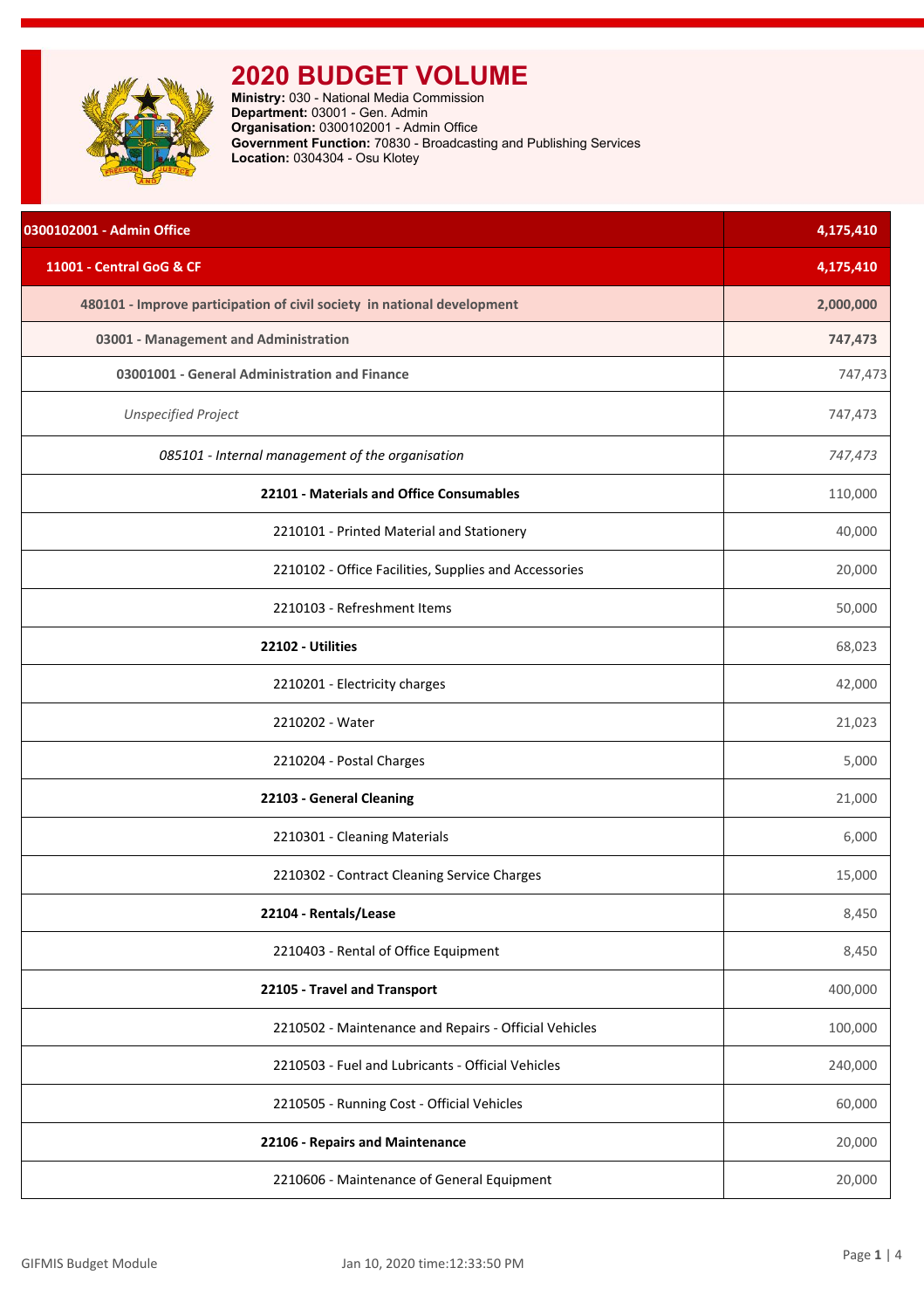

| 22107 - Training, Seminar and Conference Cost         | 50,000    |
|-------------------------------------------------------|-----------|
| 2210710 - Staff Development                           | 50,000    |
| 27311 - Employer social benefits in cash              | 70,000    |
| 2731103 - Refund of Medical Expenses                  | 70,000    |
| 03002 - Media Regulation and Management               | 1,252,527 |
| 03002001 - Media Affairs                              | 1,252,527 |
| <b>Unspecified Project</b>                            | 1,252,527 |
| 030001 - Regulation of media landscape                | 1,252,527 |
| 22101 - Materials and Office Consumables              | 90,000    |
| 2210101 - Printed Material and Stationery             | 40,000    |
| 2210103 - Refreshment Items                           | 50,000    |
| 22102 - Utilities                                     | 33,000    |
| 2210201 - Electricity charges                         | 21,000    |
| 2210202 - Water                                       | 10,000    |
| 2210204 - Postal Charges                              | 2,000     |
| 22103 - General Cleaning                              | 19,000    |
| 2210301 - Cleaning Materials                          | 4,000     |
| 2210302 - Contract Cleaning Service Charges           | 15,000    |
| 22104 - Rentals/Lease                                 | 8,450     |
| 2210403 - Rental of Office Equipment                  | 8,450     |
| 22105 - Travel and Transport                          | 285,000   |
| 2210502 - Maintenance and Repairs - Official Vehicles | 85,000    |
| 2210503 - Fuel and Lubricants - Official Vehicles     | 200,000   |
| 22106 - Repairs and Maintenance                       | 20,000    |
| 2210606 - Maintenance of General Equipment            | 20,000    |
| 22107 - Training, Seminar and Conference Cost         | 563,077   |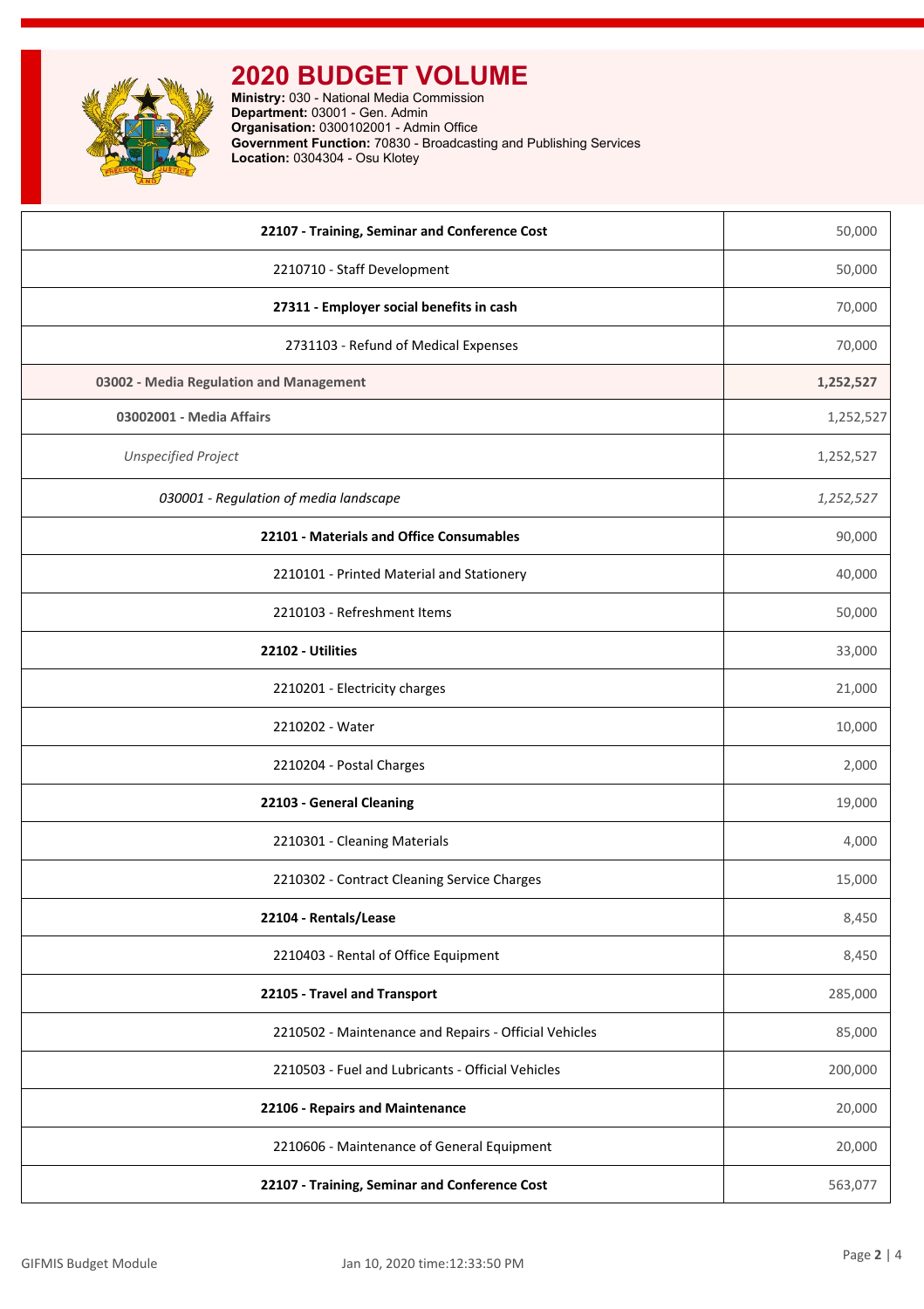

| 2210702 - Seminars/Conferences/Workshops/Meetings Expenses - Foreign | 200,000   |
|----------------------------------------------------------------------|-----------|
| 2210705 - Hotel Accommodation                                        | 100,000   |
| 2210708 - Refreshments                                               | 84,825    |
| 2210709 - Seminars/Conferences/Workshops - Domestic                  | 163,252   |
| 2210710 - Staff Development                                          | 15,000    |
| 22108 - Consultancy Expenses                                         | 200,000   |
| 2210803 - Other Consultancy Expenses                                 | 100,000   |
| 2210805 - Consultants Materials and Consumables                      | 100,000   |
| 27311 - Employer social benefits in cash                             | 34,000    |
| 2731103 - Refund of Medical Expenses                                 | 34,000    |
| <b>Unspecified Policy</b>                                            | 2,175,410 |
| 03001 - Management and Administration                                | 2,175,410 |
| 03001001 - General Administration and Finance                        | 2,175,410 |
| <b>Unspecified Project</b>                                           | 2,175,410 |
| <b>Unspecified Operations</b>                                        | 2,175,410 |
| 2111001 - Established Post                                           | 2,068,422 |
| 21111 - Non Established Post                                         | 23,041    |
| 2111106 - Limited Engagements                                        | 23,041    |
| 21112 - Other Allowances                                             | 68,947    |
| 2111227 - Clothing Allowance                                         | 11,155    |
| 2111233 - Entertainment Allowance                                    | 8,541     |
| 2111234 - Fuel Allowance                                             | 5,600     |
| 2111235 - Guide Allowance                                            | 5,670     |
| 2111236 - Housing Subsidy/Allowance                                  | 5,351     |
| 2111238 - Overtime Allowance                                         | 7,736     |
| 2111245 - Domestic Servants Allowance                                | 12,042    |